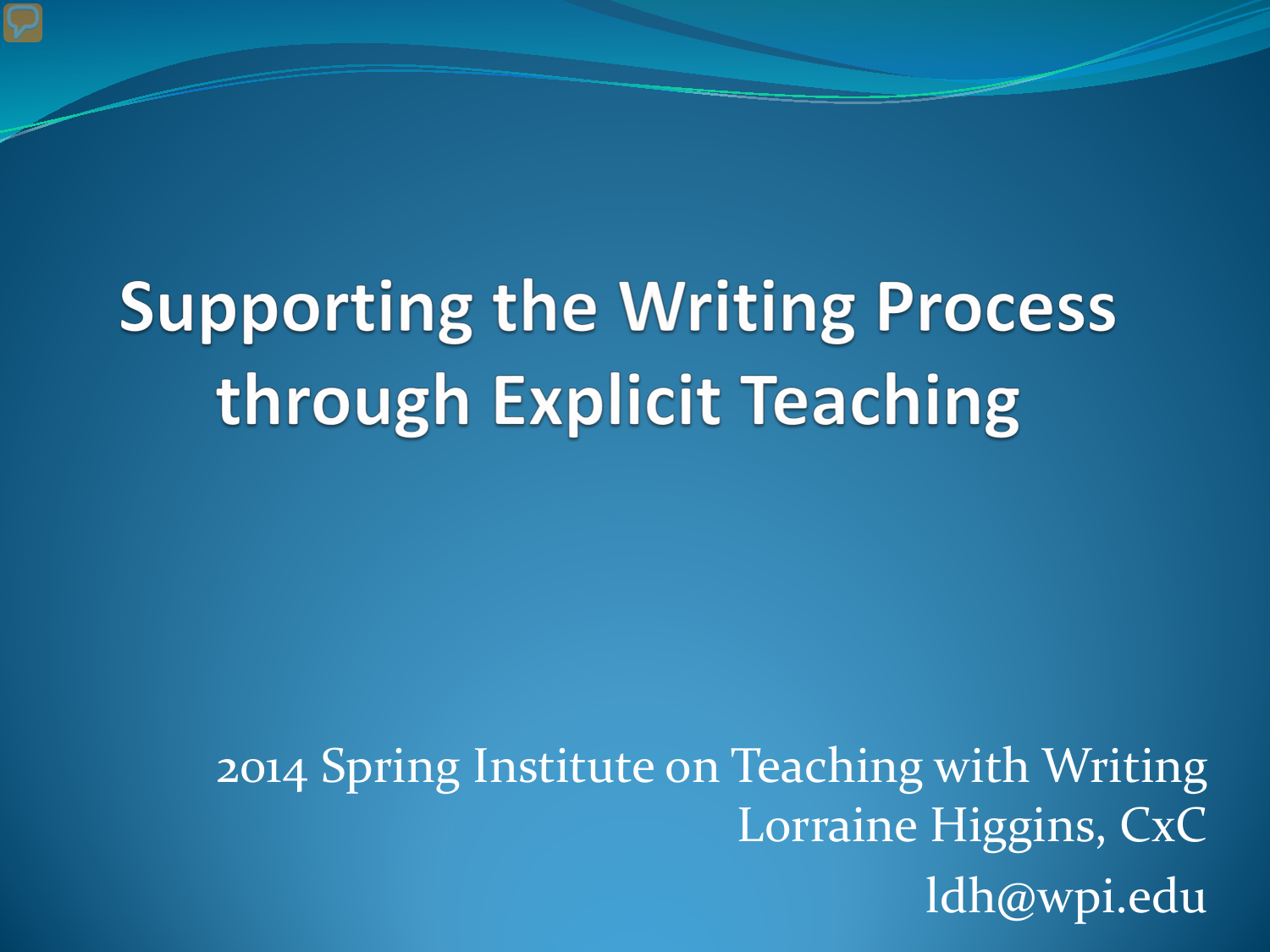### **Applebent in the US** and US and US are the US and US and US are the US and US are the US and US are the US and US are the US and US are the US and US are the US and US are the US and US are the US and US are the US and US

- **44% lesson: Pen on paper**
- **3% para-length writing**
- **Typical assignment: 1 p. or less, overnight**
- **3 minutes instruction**
- **Summary & report writing; little argument, analysis**

*A. Applebee, Studies of Writing in US Schools* 

**---------------------**

#### **Now**

- **49% pen on paper (finger on keys)**
- **8% para-length writing**
- **Typical assignment: 2 pp. over 6 days**
- **English -- significant time on instruction; slight increase in other subjects**
- **More argument, analysis but formulaic, driven by high-stakes testing**
- **Science writing very limited; fill-inthe blank**
- **Student brain developing; synthesis difficult**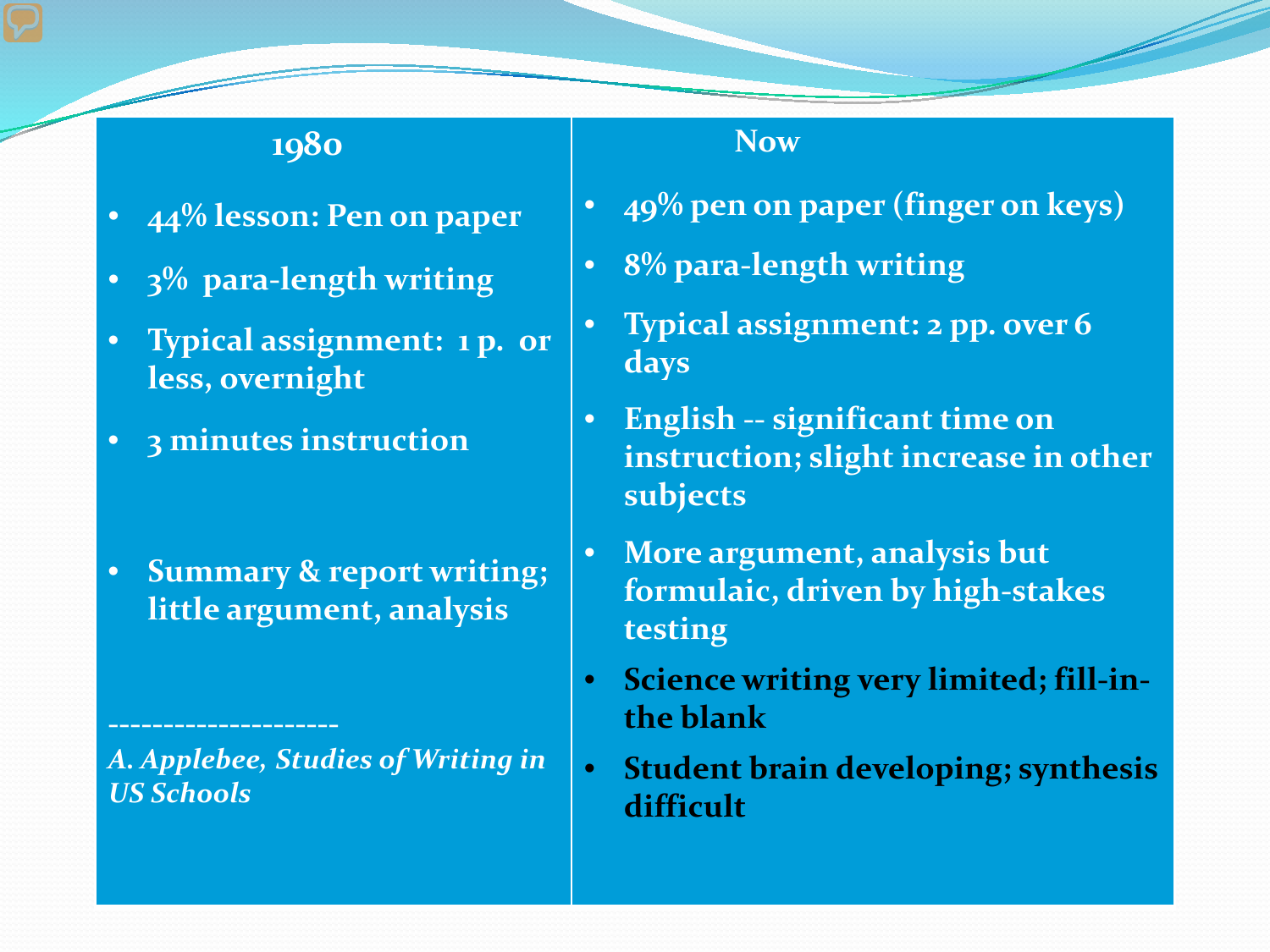#### **Scaffolding**

- **Break assignment into smaller tasks so students get practice and early feedback.**
- **Assign writing to a group to facilitate peer learning**
- **Incrementally increase difficulty of tasks , weaning students from support.**

#### **EXAMPLE**

**Students choose problem A or B, are given 2 sources.**

**1. RSCH PLAN In groups, propose** *rsch questions* **&** *method for locating more sources* **(key words, databases, primary sources).** 

**2. ANNOTATED BIB Submit annotated bib of 8 additional sources (summary + implications).**

**3. OUTLINE Outline headings for lit review, organized by research question. Under each, they bullet findings from sources, with in-text citations.**

**4. DRAFT – INDIVIDUAL INTRO & LIT REVIEW**

**5. FINAL DRAFT**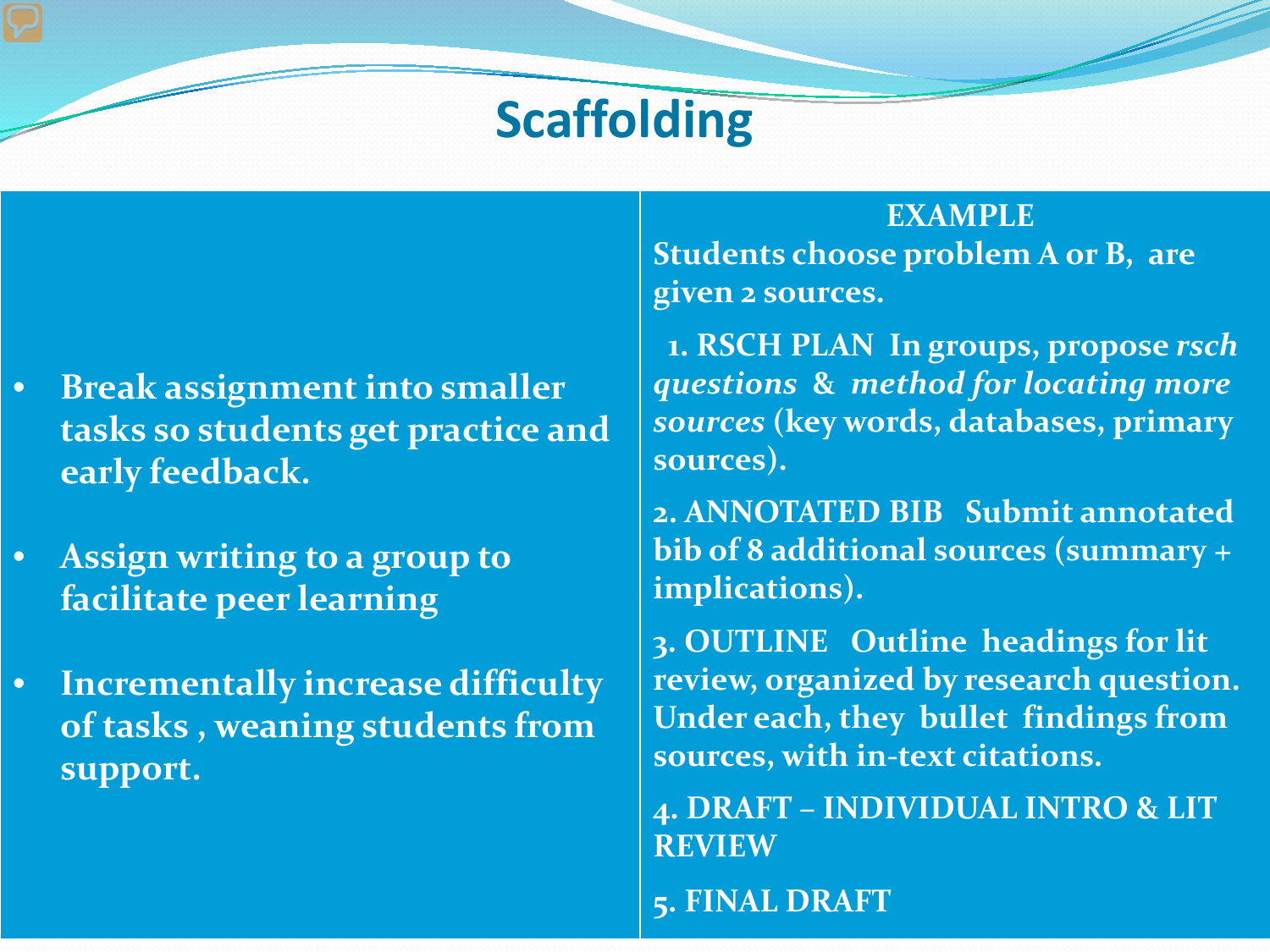#### **Sequencing in a Large Lab Course**

Lab 1 FULL Report Lab 2 FULL Report Lab 3 FULL Report Lab 4 FULL Report Lab 5 FULL Report Lab 6 FULL Report

70 students

420 **FULL Reports**  Lab 1 Results Lab 2 Results + Discussion Lab 3 Group Methods, PP of **Results, Discussion** Lab 4 FULL Report Lab 5 Group PP Presentation Lab 6 Group FULL Report

#### **49 FULL Reports**

**--------------**

**35 Results 70 Result and Discussion 14 methods and PP slides 14 PP presentations or posters**

**Around 1250 pages plus slides vs. 6300 pages**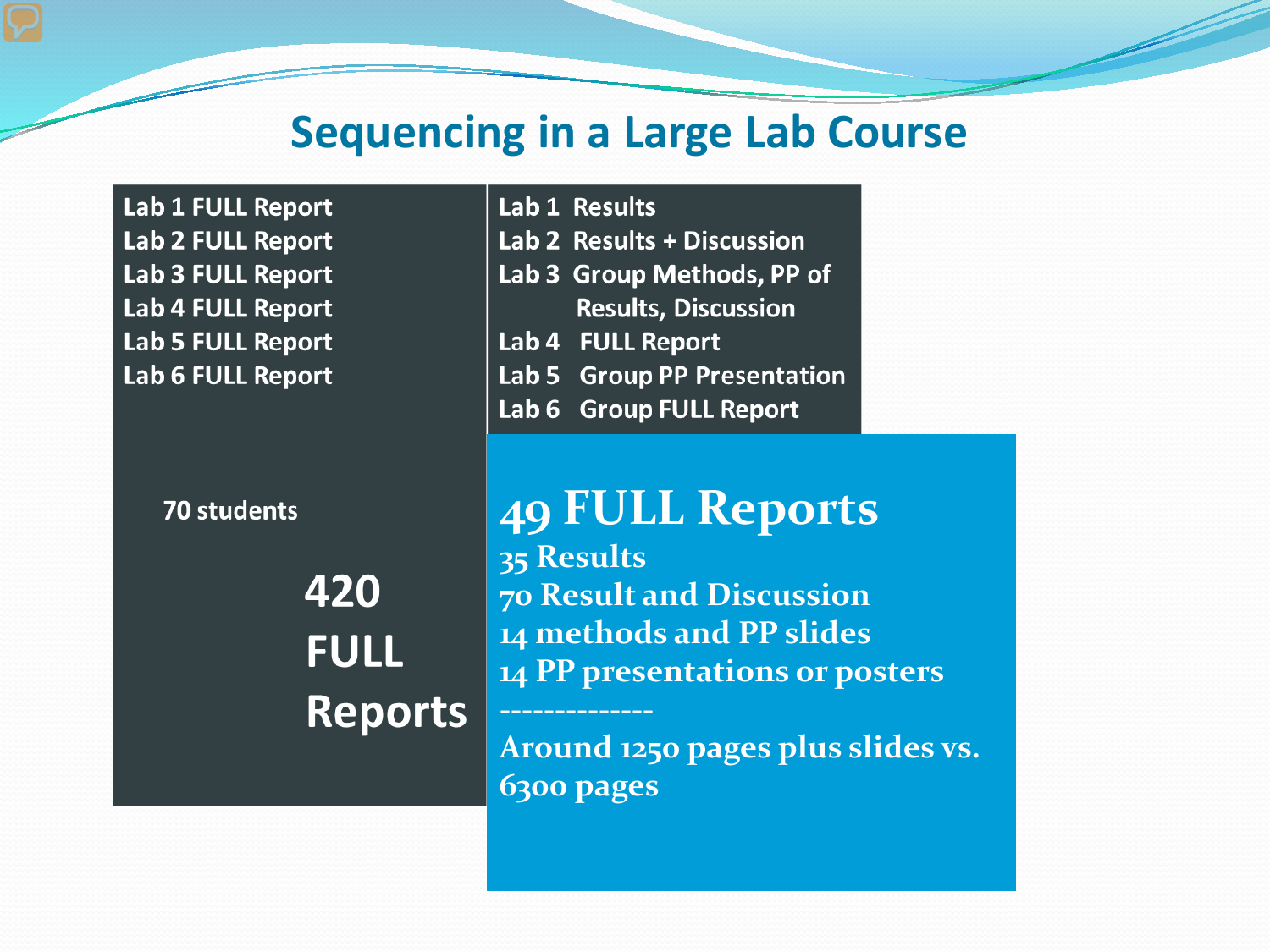#### **Pause-write-share**

**1. Choose a writing assignment you've given, possibly one for which you have a sample paper or two. Then choose 1 or 2 below, writing for 10 min.**

**1. Illustrate (list, flowchart, etc.) how** *you* **imagine you'd do this assignment. Narrate your approach in as much detail as possible: Where do you start? What do you do as you plan/research/generate ideas? What is your process as you start to draft? What is your revision process like? Do you involve others as you write and re-write? How might you describe the process and break down the task more in your assignment instructions?**

**2. If you have sample student papers, identify where in a C-level paper**  you see a persistent type of problem. Underline where this occurs. If you<br>do not have papers, describe how this problem usually manifests itself in the writing. What would you call this problem? Give it a name. Why /<br>how does this problem confuse or frustrate a reader? At what point in **the student writing process might this problem emerge (planning, reading, note-taking, drafting, revising) What might be causing it?**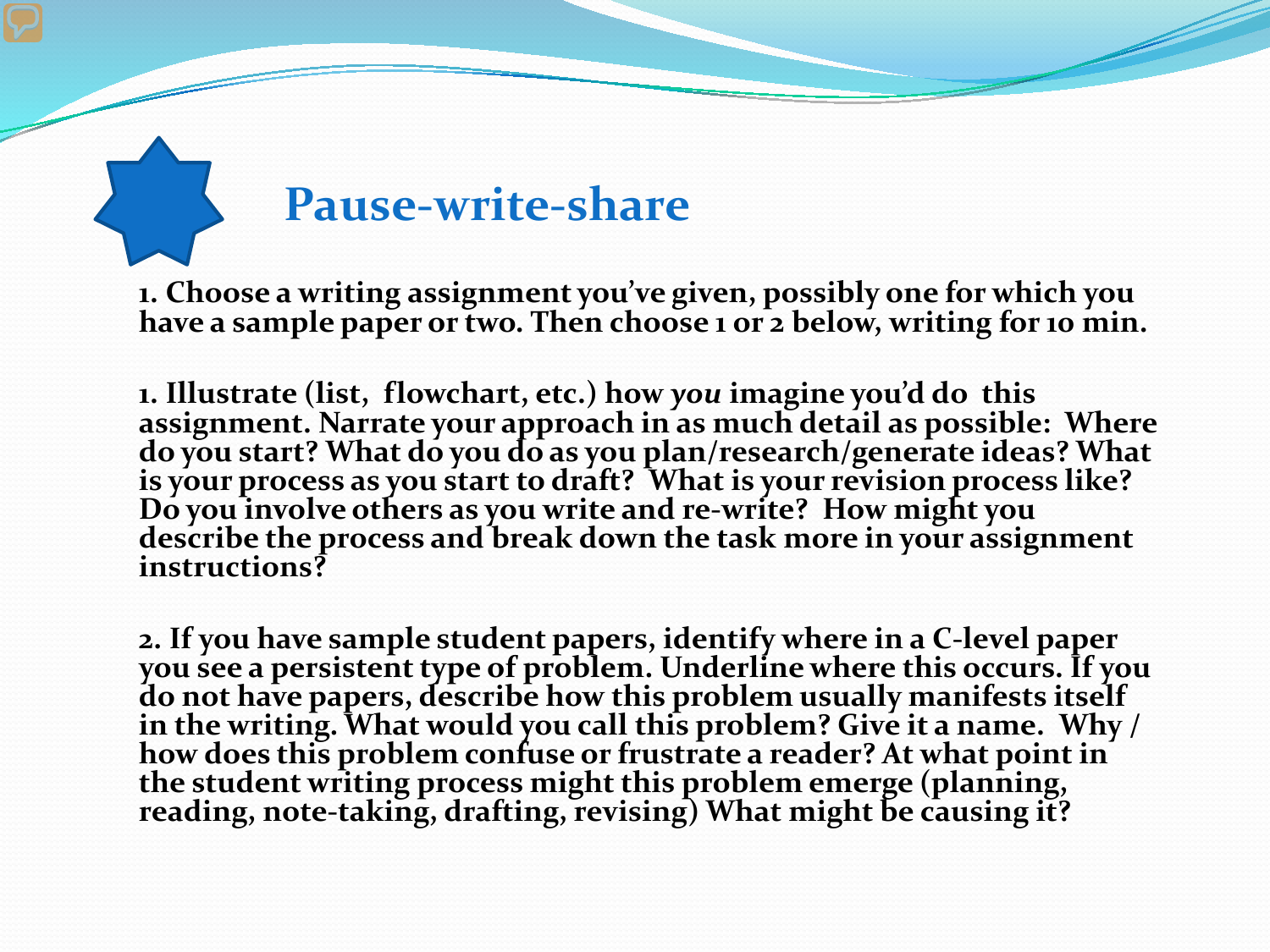## **Intervening in the Writing Process**

### **Planning->Drafting->Revising->Editing**

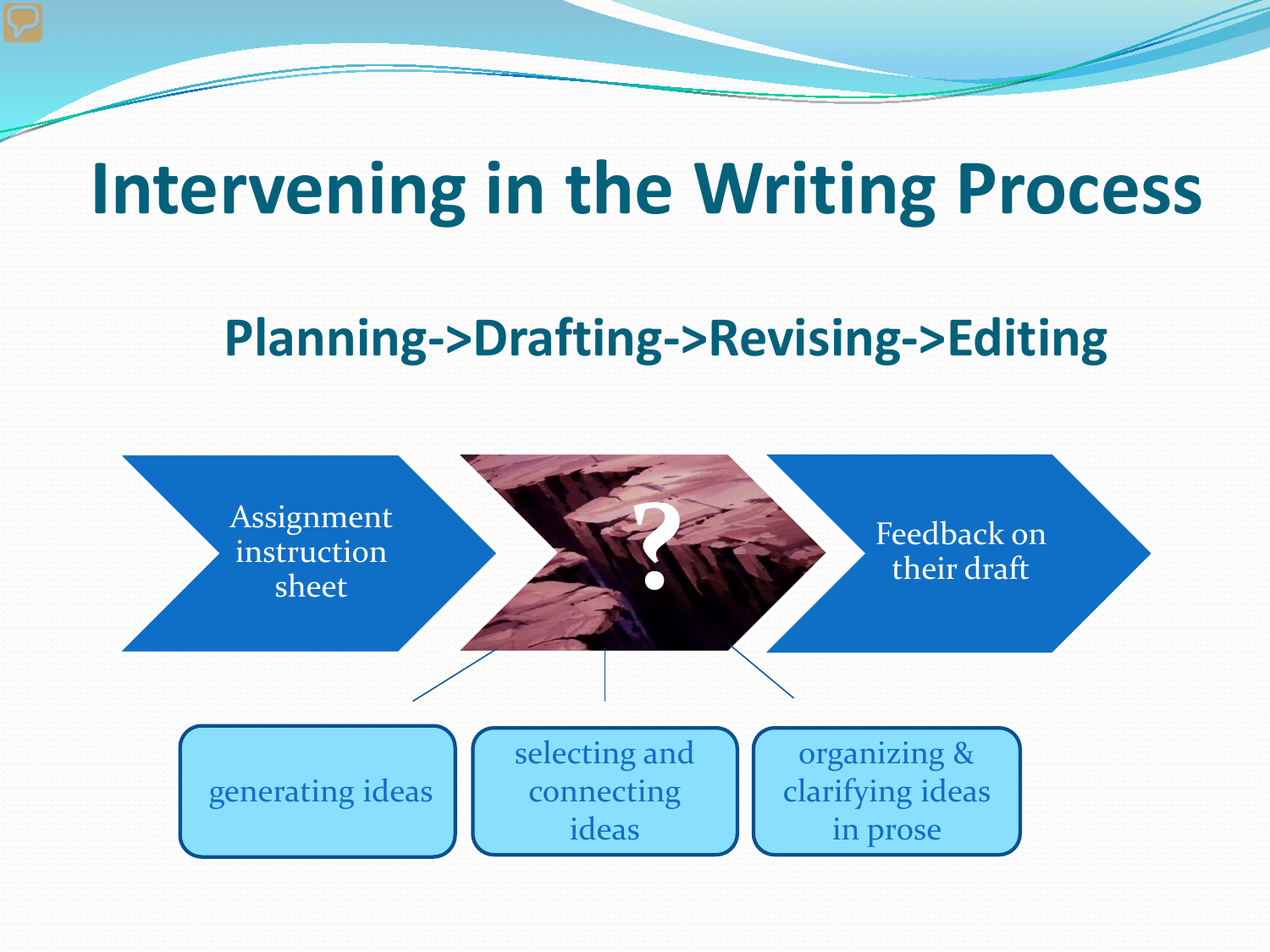### **1. Analyze the Genre**

- Introduce context, purpose, readers of this type of writing.
- Identify common format & stylistic features, using examples . Explain *why* these features make sense given readers' use of the document.
- Annotate "rhetorical moves" writers should make to answer readers' questions.
- Give short exercises where students practice identifying and using the moves.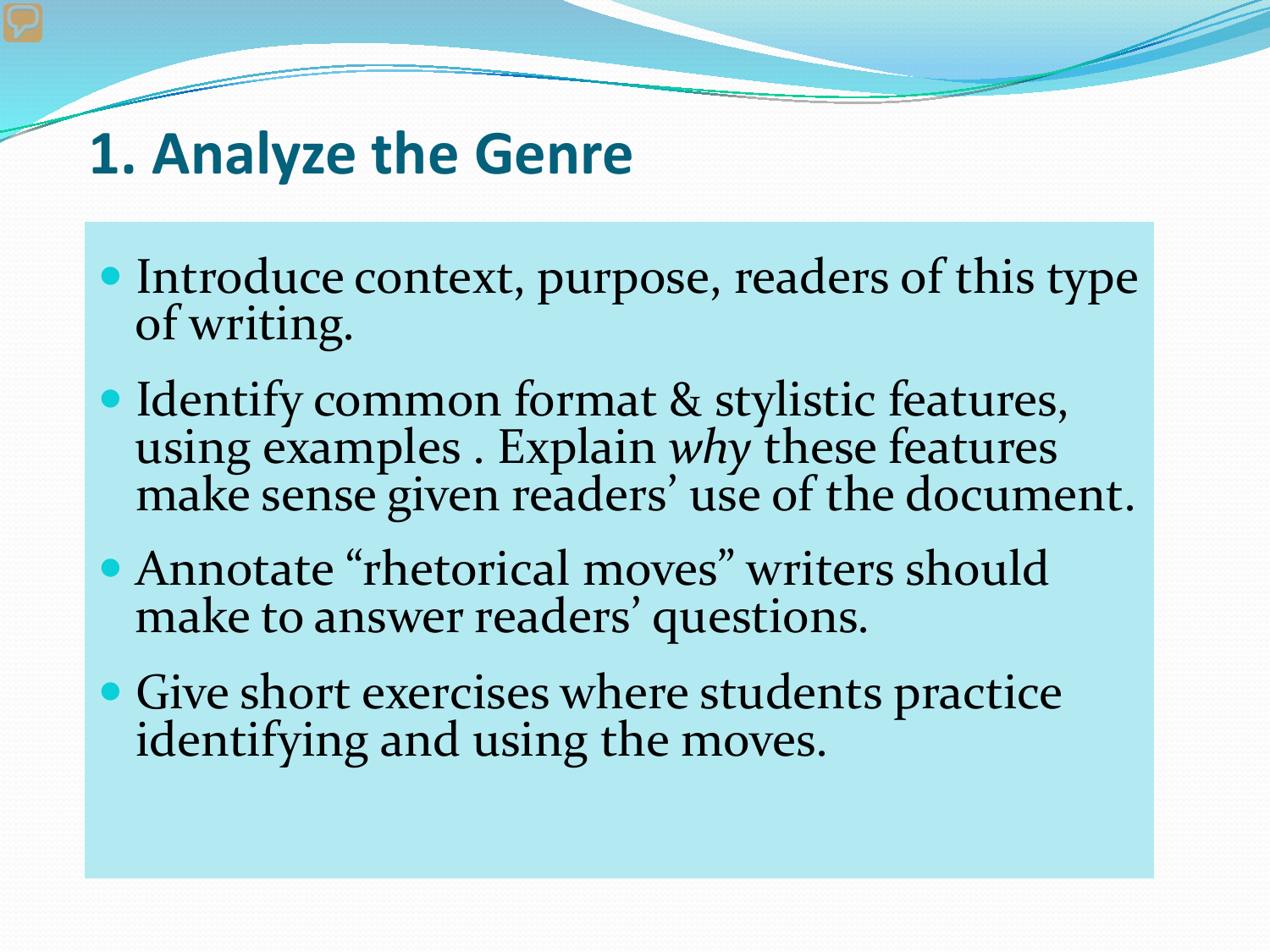### **The Recipe as Genre**

- What is the purpose of a cookbook recipe? Who writes /who reads them? Is the purpose different in specialty cookbooks with unique readerships (gourmands, busy moms, kids' cookbook, vegan crowd)?
- Despite differences, there are some commonalities in structure and moves across the recipe genre. List these commonalities. Given the way readers use the cookbook and the information they need, why do these conventions make sense? How might subtle differences be accounted for?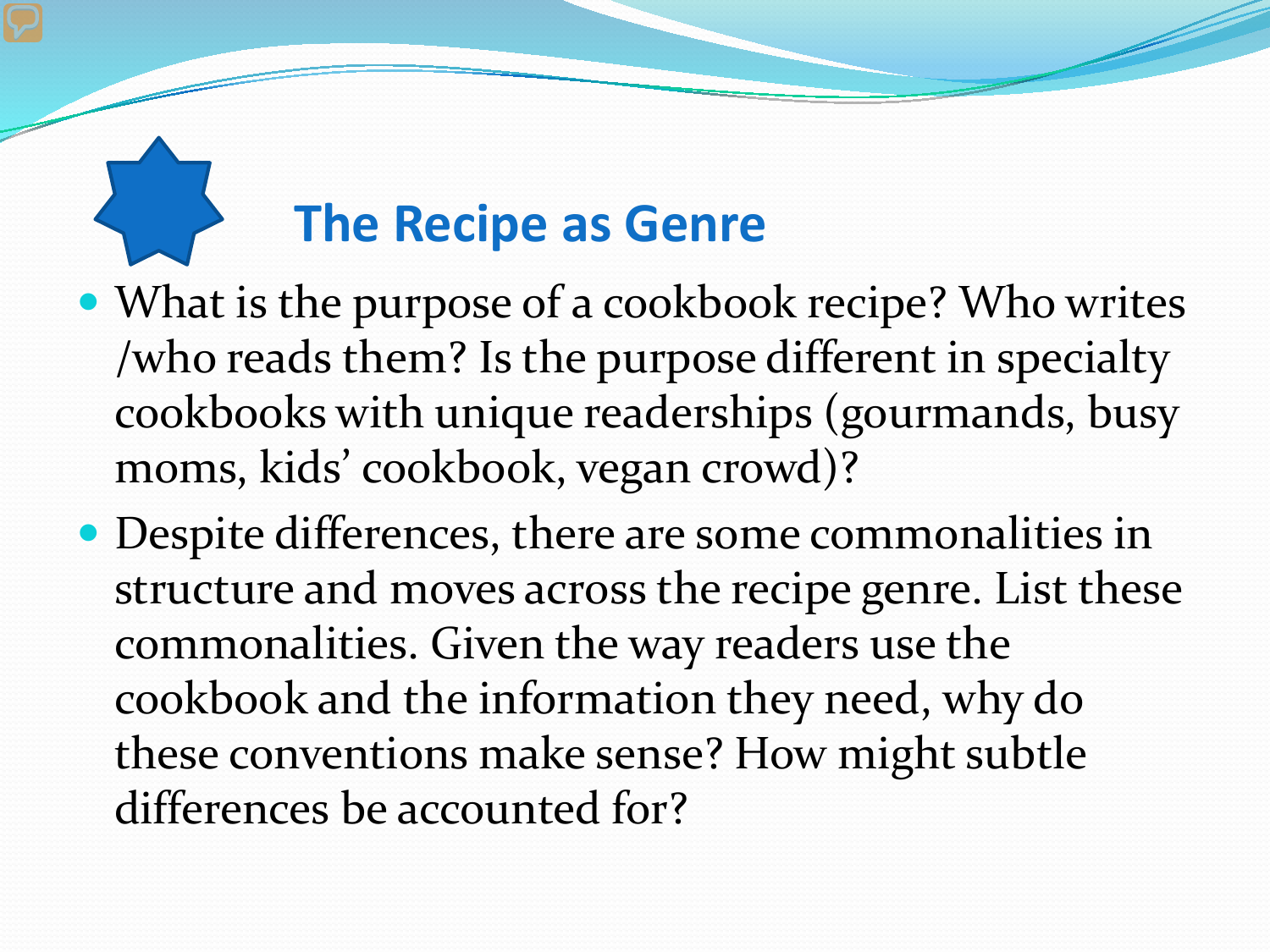## **2. Demonstrate strategies-in-action**

- Do a parallel (mini) task together
- Have students name/define the strategies being used
- Have them apply the strategies in teams, working with a small piece of their current assignment
- Have them use strategy cards or checklist later, as they complete the assignment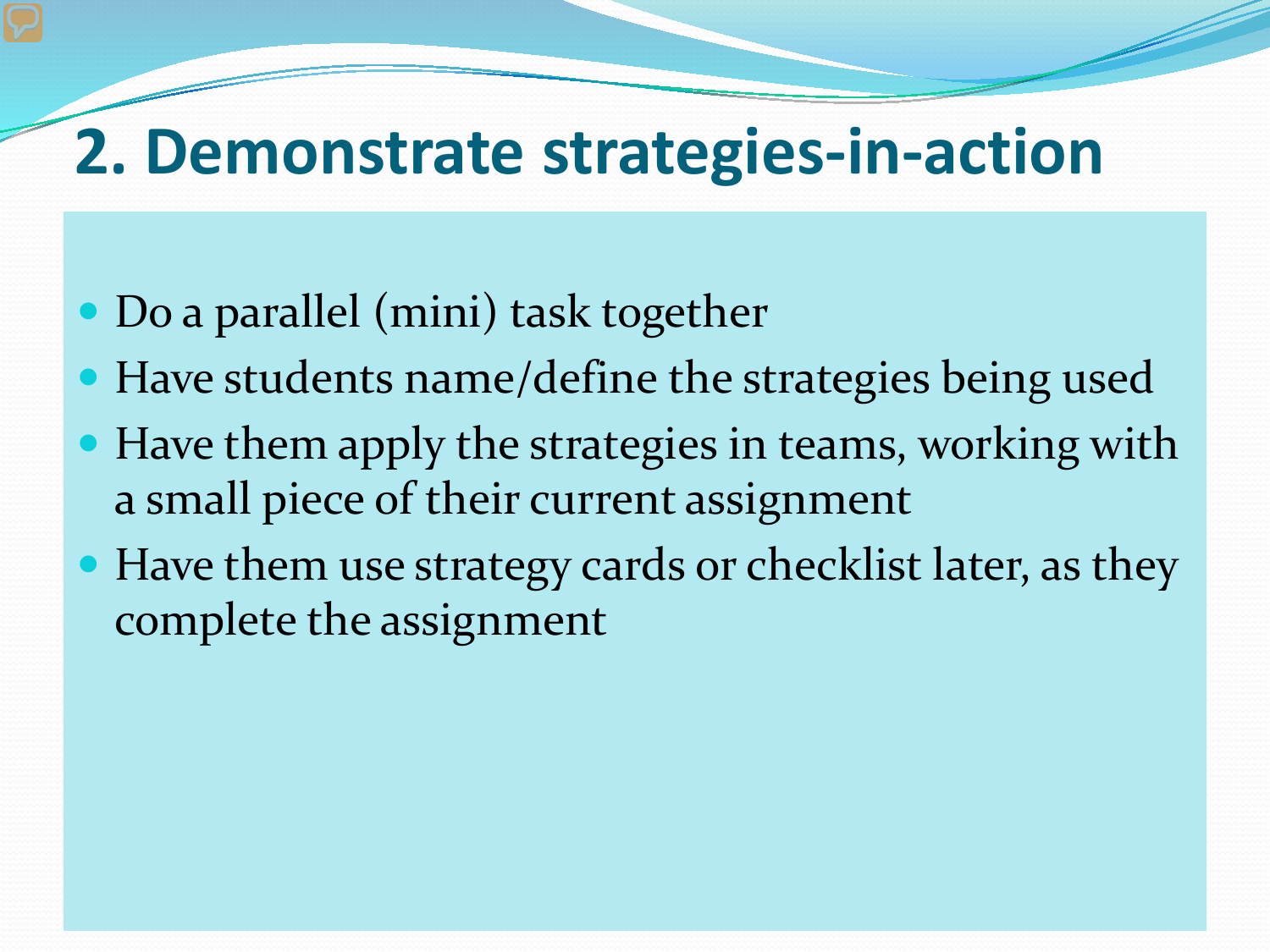# Jeff's strategy cards

- Break the question into categories legal status social role occupation
- Decide data's relevance to categories—sort
- Decide what info is most believable *use own knowledge, repetition of data, data that supports other data*
- Find correlations between categories

*So a reason they can't get jobs is because their main responsibility is seen as being a mother…Men were doing the industrial revolution jobs and women…just being a teacher or domestic servant, which is kind of like being a mother*.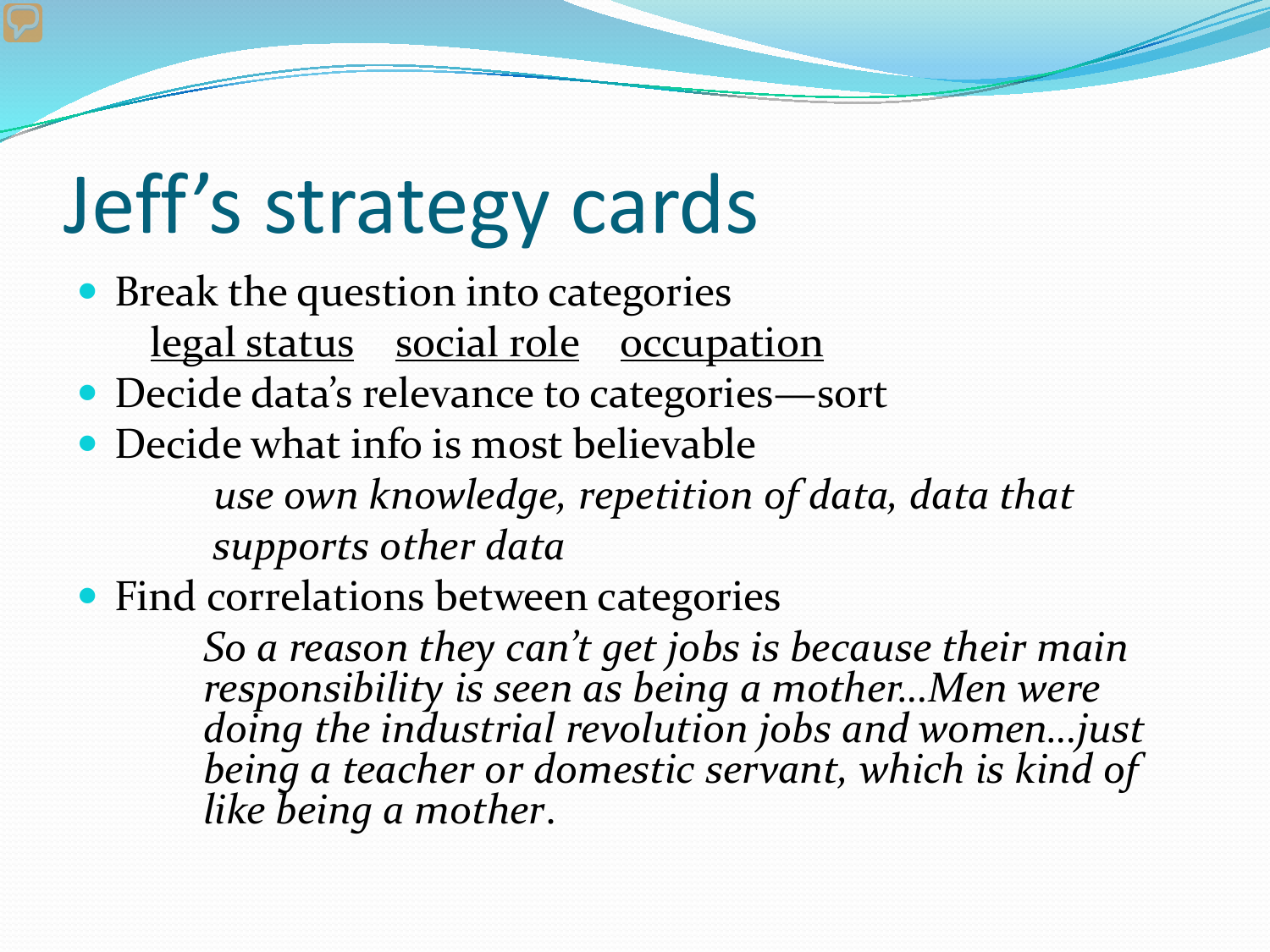## Matrix note structure

|             | jobs | home resp | legal rights | attitudes |
|-------------|------|-----------|--------------|-----------|
| Before 1800 |      |           |              |           |
|             |      |           |              |           |
|             |      |           |              |           |
|             |      |           |              |           |
| After 1800  |      |           |              |           |
|             |      |           |              |           |
|             |      |           |              |           |
|             |      |           |              |           |
|             |      |           |              |           |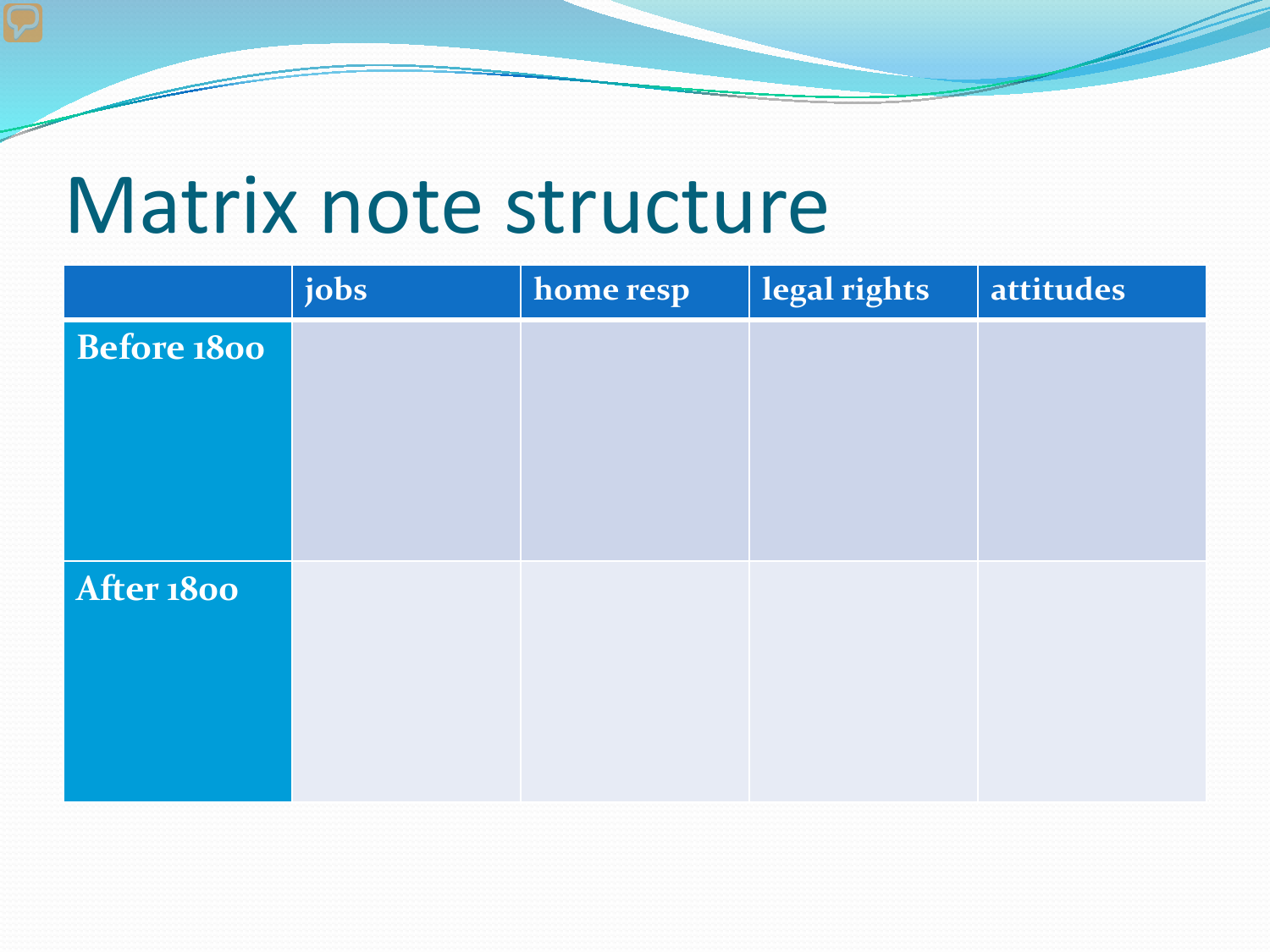### **3.Provide language templates**

- Provide writing templates (write "structuring" language for them and have them fill in content)
- Ask them to read professional samples to find stock terms and phrases
- Later, have them fill in the template but then replace some of its language with other acceptable phrasing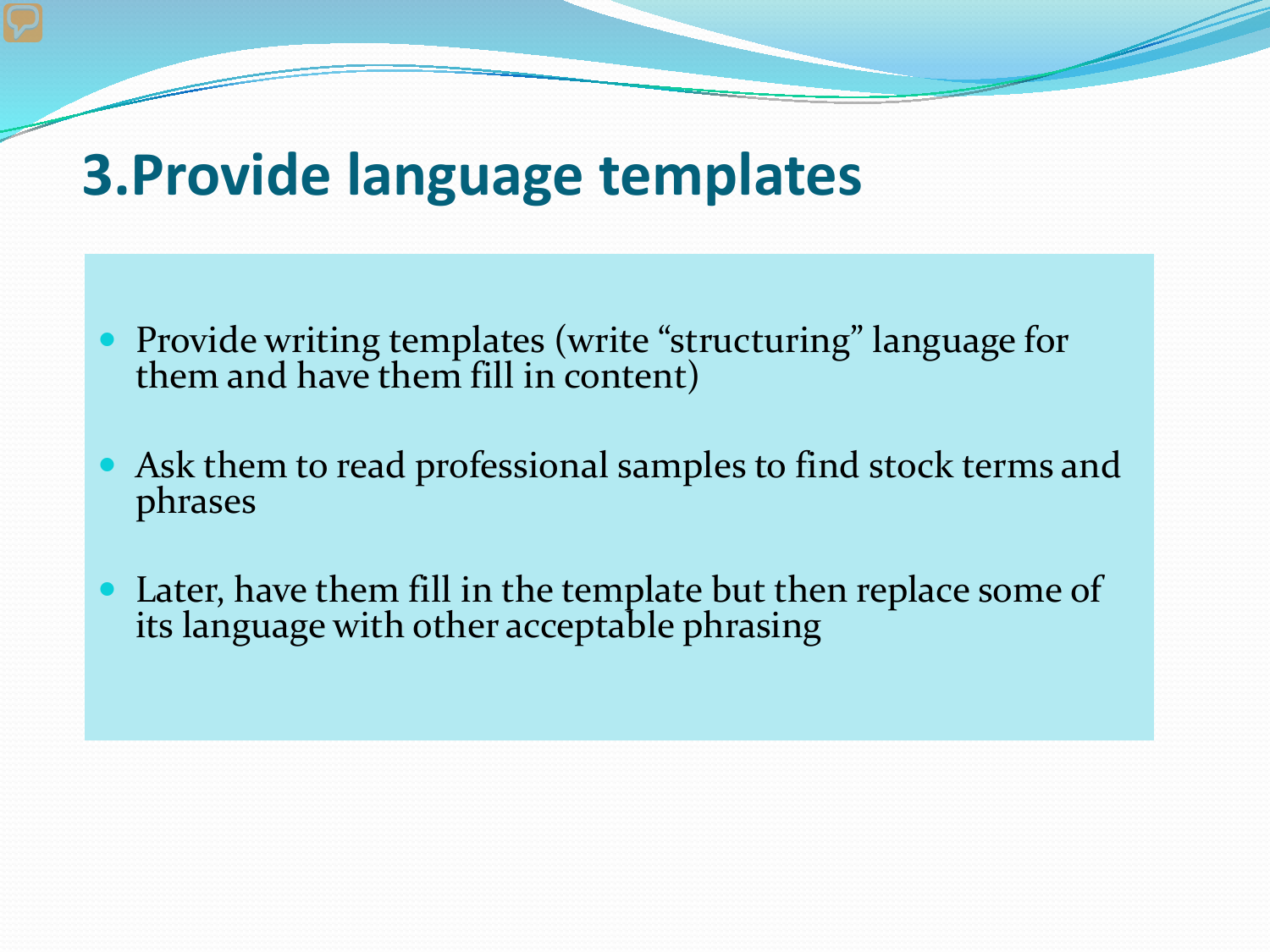## **4. Structure peer or self review**

- Don't have them assess everything at once; they should focus attention on specific problems or strengths
- Teach students to analyze their own or each others' drafts for these problem/strengths
- Have students comment on these problems then discuss revision plan a partner, or have them find and revise *one example* in someone else's draft
- Give them time to apply what they learn to their own draft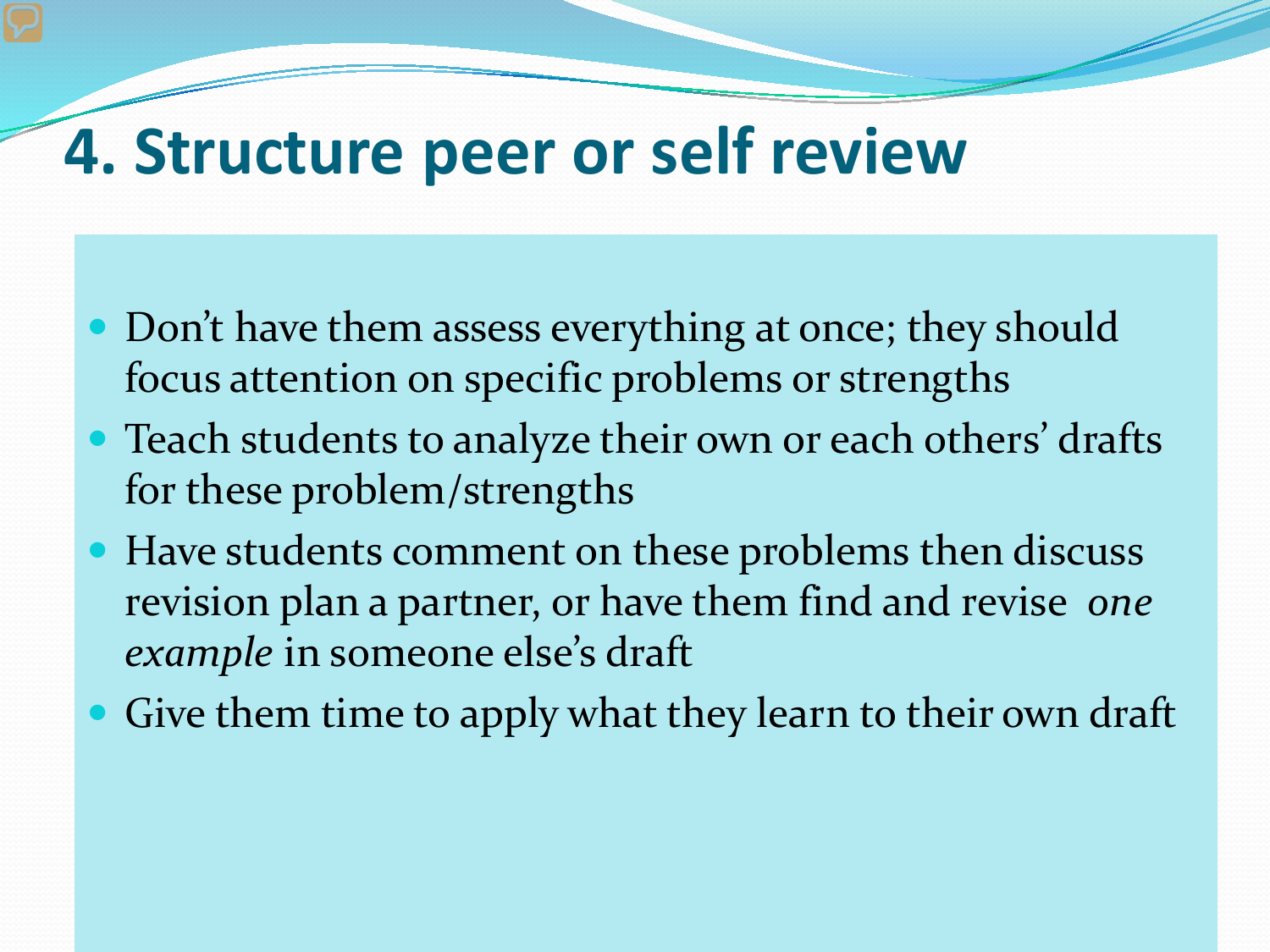# **Final thoughts…**

- Designing teaching materials is an investment but one that pays off.
- Developing the materials can help *you* as writer, can help with TA professional development, and can lead to improvement in student writing and thinking.
- It may not require as much class time as you think.
- Be economical—teach the hard parts in depth rather than trying to cover /teach everything.
- Providing instruction and feedback in planning and drafting stages will give you less to do later, when commenting on complete drafts.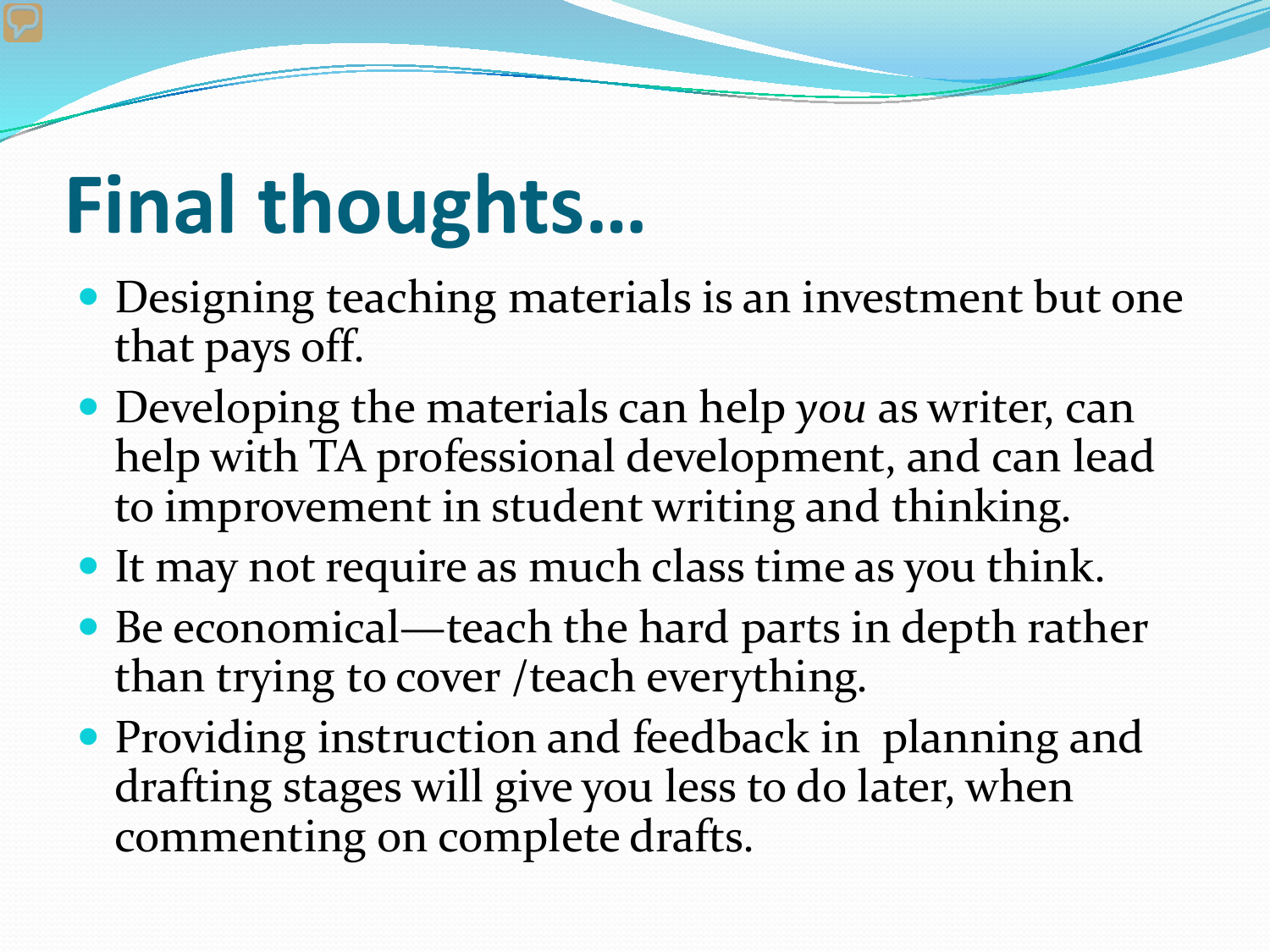# For next time…

- Earlier, you attempted to describe a recurrent problem with student writing in one of your assignments. Drawing on the explicit teaching strategies suggested today, design some teaching materials you can use. This may be a homework assignment, a set of guidelines, a teaching demo, a mini-lecture, a set of strategy cards or rubrics, an annotated sample document, peer review instructions, etc.
- Or if you prefer. . . Look across your stack of student papers. Group them into A, B, C level papers. Where are the common weaknesses? Review your grading criteria and then revise those criteria to make them more specific and instructive in light of your list of weaknesses. Consider how you might use excerpts from the student papers to flag what you are and are not looking for. Or design an exercise where students will somehow assess these samples using your criteria (note: take the names off).
- Or, to back up a bit… Return to the assignment or sequence you started planning last week. Put the assignment due date into your course schedule, and work backwards, identifying one or two class periods where you might build in some instructional class activities or create early deadlines for sub-tasks.